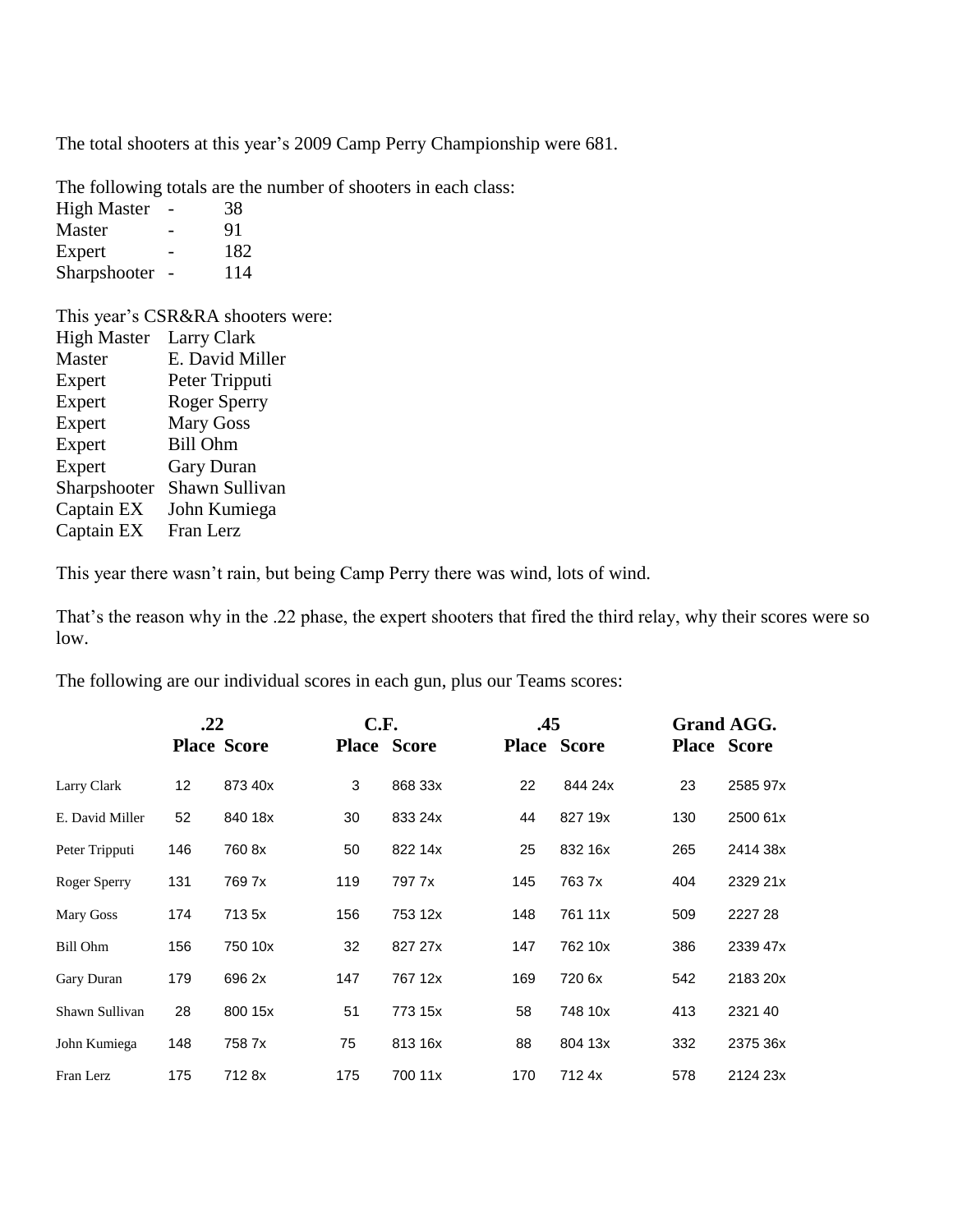## **2009 Expert State Association .22 Team Results**

**21 Teams** 

| <b>PC132 CONN. STATE GOLD</b><br><b>Coach: NO COACH</b> |                                 | $15th$ place           |          |
|---------------------------------------------------------|---------------------------------|------------------------|----------|
| Captain:                                                | <b>LERZ, FRANCIS D.</b>         |                        | 1023 16x |
| 6151                                                    | <b>MILLER, E. DAVID</b>         | 274 7x                 |          |
| 5120                                                    | GOSS, MARY W.                   | 256 <sub>4x</sub>      |          |
| 1105                                                    | <b>TRIPPUTI, PETER</b>          | 247 3x                 |          |
| 1564                                                    | <b>SPERRY, ROGER</b>            | 246 2x                 |          |
|                                                         | <b>PC131 CONN. STATE SILVER</b> | 16 <sup>th</sup> Place |          |
| <b>Coach: NO COACH</b>                                  |                                 |                        |          |
| <b>Captain: KUMIEGA, JOHN</b>                           |                                 |                        | 1007 7x  |
| 5970                                                    | <b>CLARK, LARRY B.</b>          | 262.4x                 |          |
| 5168                                                    | SULLIVAN, SHAWN W.              | 2552x                  |          |
| 1587                                                    | OHM, BILL                       | 251 0x                 |          |
| 6121                                                    | DURAN, GARY A.                  | 2391x                  |          |

## **2009 Expert State Association C.F. Team Results**

**21 Teams** 

| <b>PC132 CONN. STATE GOLD</b><br><b>Coach: NO COACH</b> |                         | 8 <sup>TH</sup> PLACE  |          |  |
|---------------------------------------------------------|-------------------------|------------------------|----------|--|
| Captain: LERZ, FRANCIS D.                               |                         |                        | 1057 22x |  |
| 6151                                                    | <b>MILLER, E. DAVID</b> | 274 7x                 |          |  |
| 1105                                                    | <b>TRIPPUTI, PETER</b>  | 272 7x                 |          |  |
| 5120                                                    | GOSS, MARY W.           | 263 5x                 |          |  |
| 1564                                                    | <b>SPERRY, ROGER</b>    | 248 3x                 |          |  |
| <b>PC131 CONN. STATE SILVER</b>                         |                         | 12 <sup>TH</sup> Place |          |  |
| <b>Coach: NO COACH</b>                                  |                         |                        |          |  |
| <b>Captain: KUMIEGA, JOHN</b>                           |                         |                        | 1046 23x |  |
| 5970                                                    | <b>CLARK, LARRY B.</b>  | 287 9x                 |          |  |
| 1587                                                    | OHM, BILL               | 266 5x                 |          |  |
| 5168                                                    | SULLIVAN, SHAWN W.      | 246 5x                 |          |  |
| 6121                                                    | DURAN, GARY A.          | 247 4x                 |          |  |